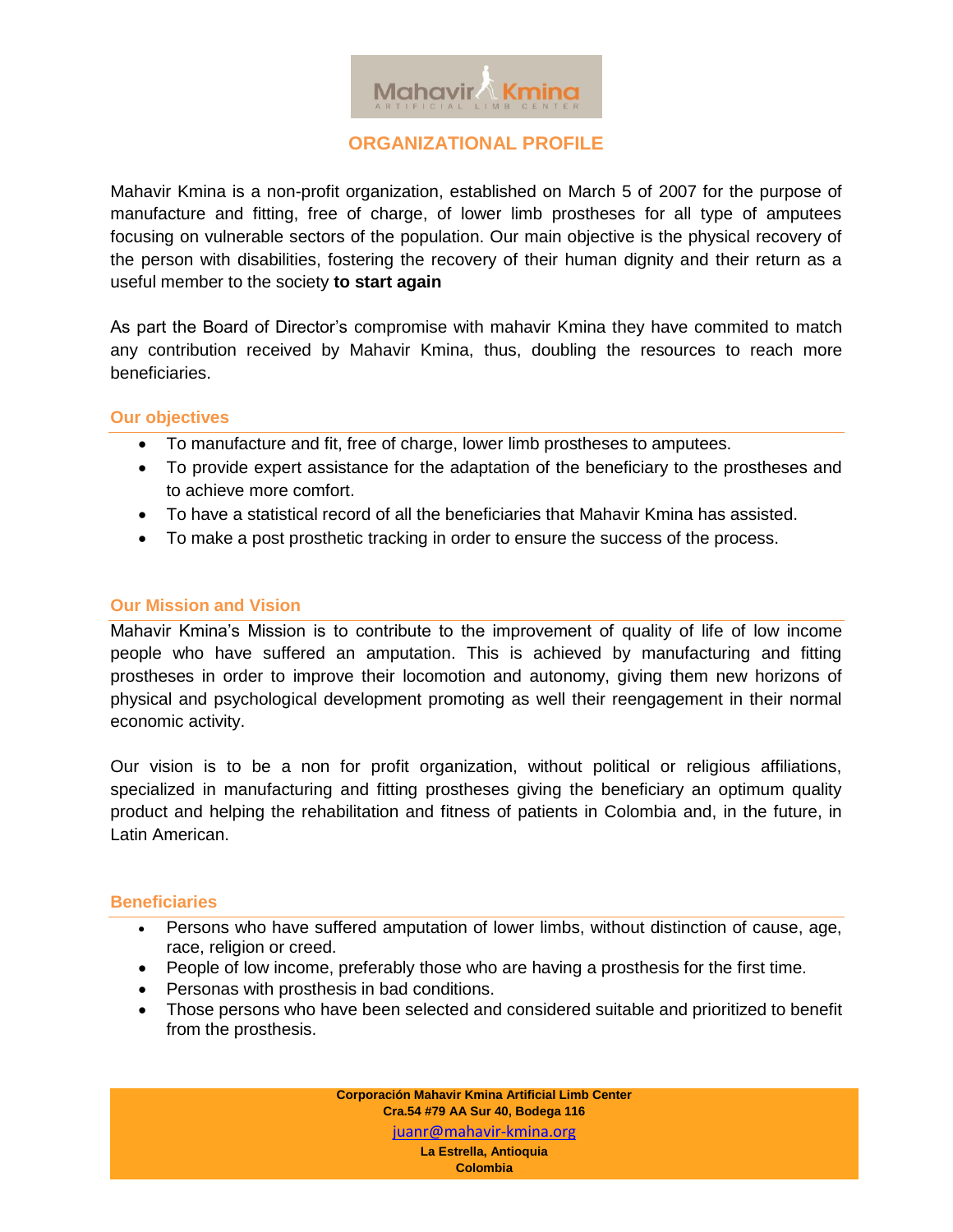

### **Our Allies**

.



BMVSS (Bhagwan Mahaveer Viklang Sahayata Samiti) from India: Is a nonprofit foundation that each year fits about 30,000 prostheses. They developed the Jaipur foot, known for its weather resistance, comfort for walking, aesthetics and comfort.



ISAGEN: It is a public-private company of public utilities. Its main social purpose is the generation and sale of electricity. Currently we have an agreement to benefit the regions where ISAGEN has influence.

Other partners such as: The Council of the American Enterprises (CEA), FES Foundation, Suramericana Foundation, Nacional de Chocolates Company, Coonorte Transportation Company, Flota Occidental Transportation Company, Codiscos Record Company and Tronex batteries.



#### **Projection**

We are seeking more partners with whom we can join forces to impact more people in all the Colombian territory. We are looking into partnering with organizations from different sectors (pubic, private and social) and we´ll provide 50% of the value of the prostheses.

#### **Technical Characteristics**

The Jaipur foot allows not only walking but also running, climbing trees, ascending and descending stairs, dancing, riding bicycle or motorcycle and it can be used in wet environments since it is waterproof. Its useful life in an adult is between 3 to 5 years and in the case of children, it requires annual checks according to the child's growth needs. The Jaipur foot has also a much lower cost than other prostheses, about USD \$1,000, while other models cost between USD \$2,000 to USD



**Corporación Mahavir Kmina Artificial Limb Center Cra.54 #79 AA Sur 40, Bodega 116** juanr@mahavir-kmina.org **La Estrella, Antioquia Colombia**